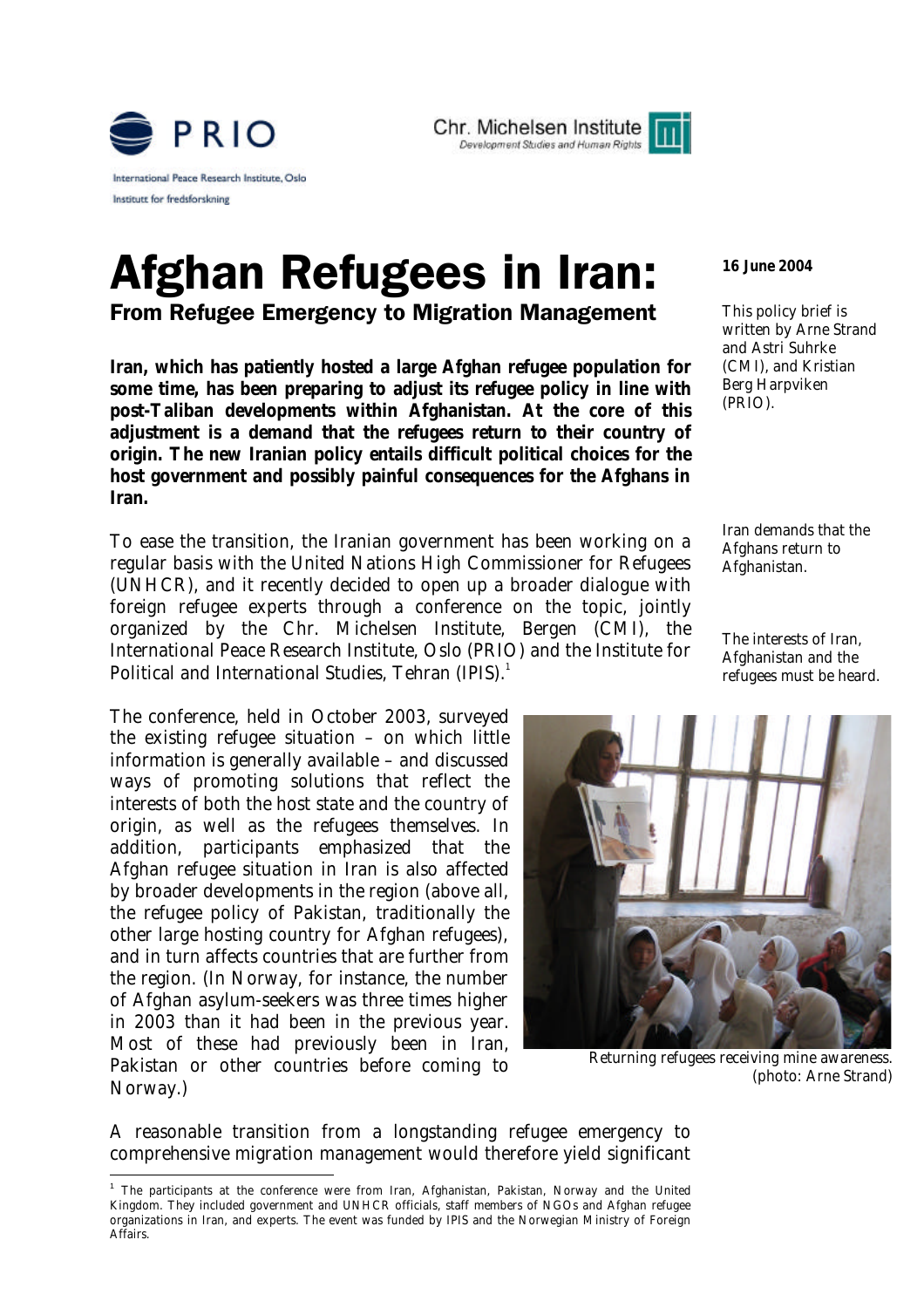Comprehensive migration management is beneficial.

Refugees and migrants have different needs and rights.

There is a long history of migration from Afghanistan to Iran.

A smuggling network facilitate cross-border movement.

410,000 refugees repatriated in 2001. benefit. In relation to this, though, it is essential to note that the Afghan population in Iran that has generally been termed 'refugees' consists of (1) refugees in the legal sense, or persons who are otherwise 'of concern' to UNHCR – estimated at around 1 million, and (2) labour migrants, who are presumed to constitute the remainder of the 2.3 million Afghans who registered with Iranian authorities last year. As refugees and migrants have different needs and rights, a differentiated solution is called for – and such a solution was initiated by UNHCR in mid-2003.

### **The Refugee Situation**

Differences in levels of economic development between Iran and Afghanistan have long contributed to significant levels of labour migration from Afghanistan to Iran. This has been made easier by the fact that large numbers of Afghans share a language (Dari) and religion (Shia Islam) with the Iranians. The migration has mostly been officially regulated and legal, particularly in the 1960s and 1970s. With the Afghan Revolution, the Soviet invasion and the escalating war in Afghanistan after 1978–79, networks that had already been formed in Iran made it easier for the new and now very mixed flow of Afghan refugees and labour migrants to establish themselves in Iran. The Iranian government took formal responsibility for the refugee population and – in sharp contrast to Pakistan – allowed foreign NGOs, international organizations and UNHCR only a marginal role. Although it received a large number of refugees, Iran was generally considered a supportive host country. Refugees were not required to settle in camps, but could live where they found work. They also had access to healthcare, basic education and subsidized food on the same terms as Iranian citizens. However, there were considerable restrictions on physical movement, and government permits were required for travel within the country.

The Soviet withdrawal from Afghanistan and the fall of the communist Najibullah regime led to a large-scale process of repatriation in 1992 and 1993. This period of return, facilitated through a tripartite agreement between Iran, Afghanistan and UNHCR, came to a halt in the face of renewed warfare among the various mujahedin groups and the gradual takeover by the Taliban from 1994 onwards. A new outflow of Afghans sought safety and work in Iran in the period 1994– 2001, though these were not granted refugee status. As a result, all nonofficial movement across the border in these years appeared as illegal labour migration. A thriving smuggling network facilitated this movement.

2 With the fall of the Taliban in late 2001, repatriation resumed once again, although not as rapidly as for Afghans in Pakistan. In the course of 2002, UNHCR registered the repatriation of some 410,000 refugees. Of these, 245,000 were so-called assisted voluntary repatriates, 150,000 were spontaneous repatriates (no UNHCR assistance) and 25,000 were deportees. While there is an emphasis on voluntary repatriation, reports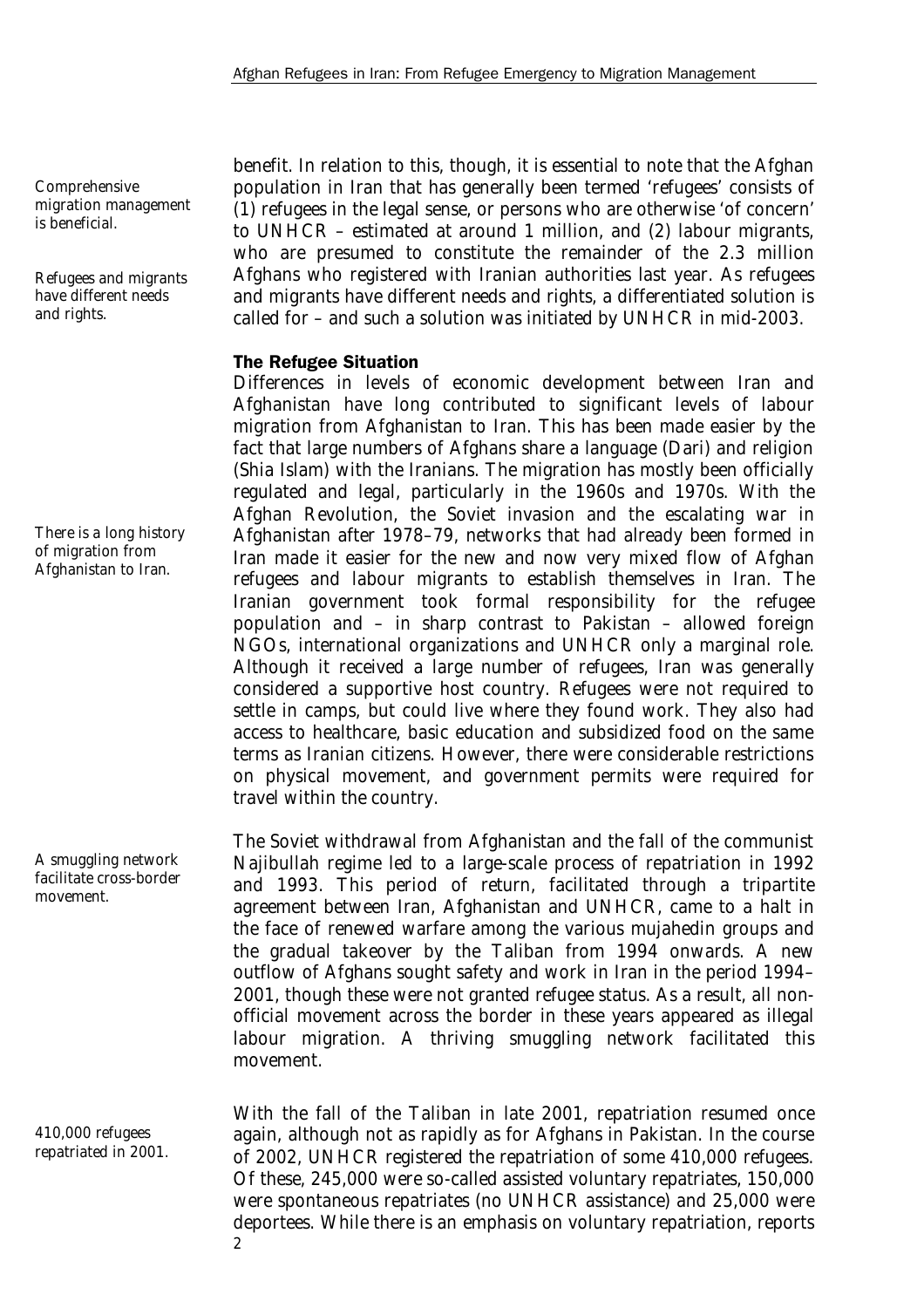from independent experts and interviews with returnees in Afghanistan indicate that deportation of legal refugees does take place.

By mid-2003, all Afghans residing in Iran were asked to re-register with the authorities. Those with refugee documents were obliged to hand in their refugee cards and received in return only temporary residence permits, with no time for staying or leaving specified. The number of registered Afghans at that time totalled 2.3 million. Of these, UNHCR considers 1.1 million to be refugees or otherwise 'of concern' to its mandate.



# **UNHCR Reported Voluntary Repatriation to Afghanistan 1988 - 2003**

# **Attitudes Towards Afghan Refugees**

In Iran, the broad sentiment is that the Afghan refugees pose a significant burden and that it is time for them to go back to Afghanistan. This attitude reflects significant levels of unemployment in Iran, as well as concern over increasing drug smuggling and violence on the border, including the killing of Iranian border security personnel. Furthermore, politically, the refugees are less interesting than when they represented the victims of godless communism. At the same time, though, Afghans continue to provide much-needed labour in agriculture and the construction industry. Afghan refugees themselves readily state that they feel they are no longer welcome in Iran. There is both subtle and overt discrimination, and at times harassment. Opportunities for higher education were closing in 2003. Little or no compensation is paid when workers in the construction sector are killed or disabled in accidents. Informed reports have suggested increased use of drugs to sustain long and hard working days.

Iranian women who marry Afghan men lose their Iranian citizenship. If involuntary returns are instituted, such families risk being sent to Afghanistan. Estimates of the number of persons who may be affected vary markedly, but a reasonable figure suggests 30,000.

Afghan refugees are regarded as a burden to Iran.

Marrigae and citizenship is a major issue.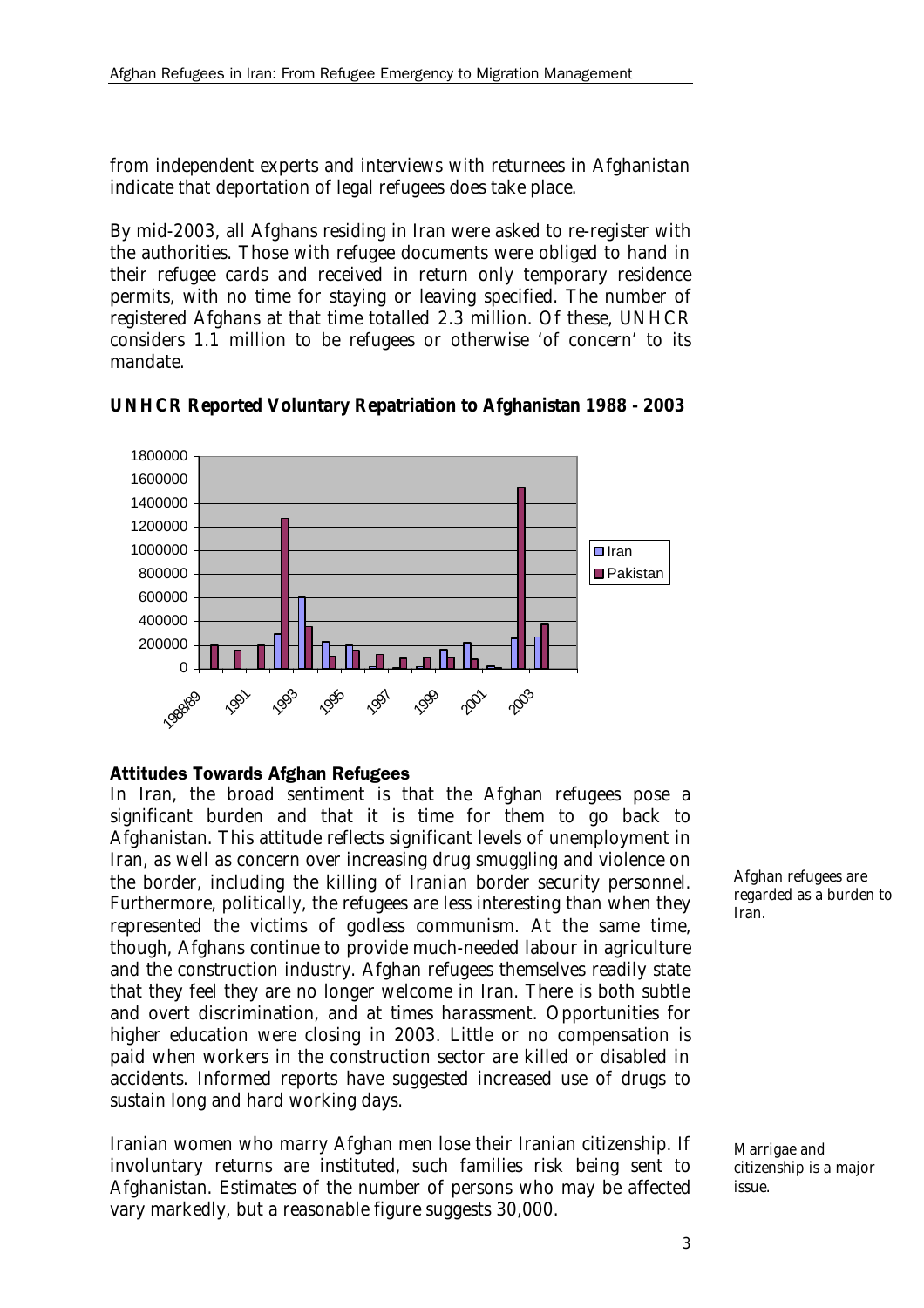Detailed information about the life of the Afghan refugees/migrants is not easily accessible for outsiders. The Iranian government agency most directly responsible, the Bureau for Aliens and Foreign Immigrants Affairs (BAFIA), collected basic data on the caseload in connection with the re-registration in 2003. At least one Iranian humanitarian organization (HAMI Association) has carried out field research. International or foreign-based organizations working with refugees in Iran, including UNHCR, have limited direct access to Afghan refugees and rely largely on official Iranian interlocutors.

During the Taliban regime, with which the Iranian government had an antagonistic relationship, Tehran did not press for repatriation, citing economic and security concerns. By early 2003, however, the government was promoting a different view. Most starkly, as expressed by BAFIA, this is that all Afghans have to return. Other Iranian agencies, however, appear less categorical. The current tripartite agreement between UNHCR, Iran and Afghanistan may signal the last phase of the 'old system' of repatriation, discussed above. The agreement is due to expire in 2005, and there is growing recognition among UNHCR and other concerned parties that a new strategy is necessary. UNHCR has taken the lead in opening up for discussion of a 'comprehensive approach' based on a more rigorous distinction between refugees and migrants.

### **Return and Reintegration**

The Iranian government also has an interest in developing good relations with the new authorities in Kabul, and Afghan refugees in Iran are a relevant factor in this regard. The reconstruction of Afghanistan has moved much more slowly than many Afghans – including the new powerholders – had hoped for. Security problems persist in many areas, and international funding for return and rehabilitation is limited. By contrast, remittances from Afghans abroad constitute an unknown, but probably quite significant, source of income and foreign exchange. The Afghan government, while encouraging skilled refugees in particular to return, has not been pushing for rapid, general repatriation.

The drought in the southwestern part of Afghanistan has affected employment and production in the agricultural sector. Many returnees have therefore moved to the cities, particularly Kabul, which has an international security force, the highest wage levels in the country and a large number of aid organizations. But Kabul also has probably the highest price levels in the country, as well as a pressing housing shortage. Herat, close to the Iranian border, has a high degree of security and economic growth, but even here there has been a limited rate of return. Many from the Herat region still migrate to seek work in Iran.

4 All of these factors have had an impact on the refugees' rate of return. Economic and security concerns have left many families reluctant to

The tripartite agreement expires in 2005.

Skilled refugees are encouraged by the Afghan government to return to reconstruct the country.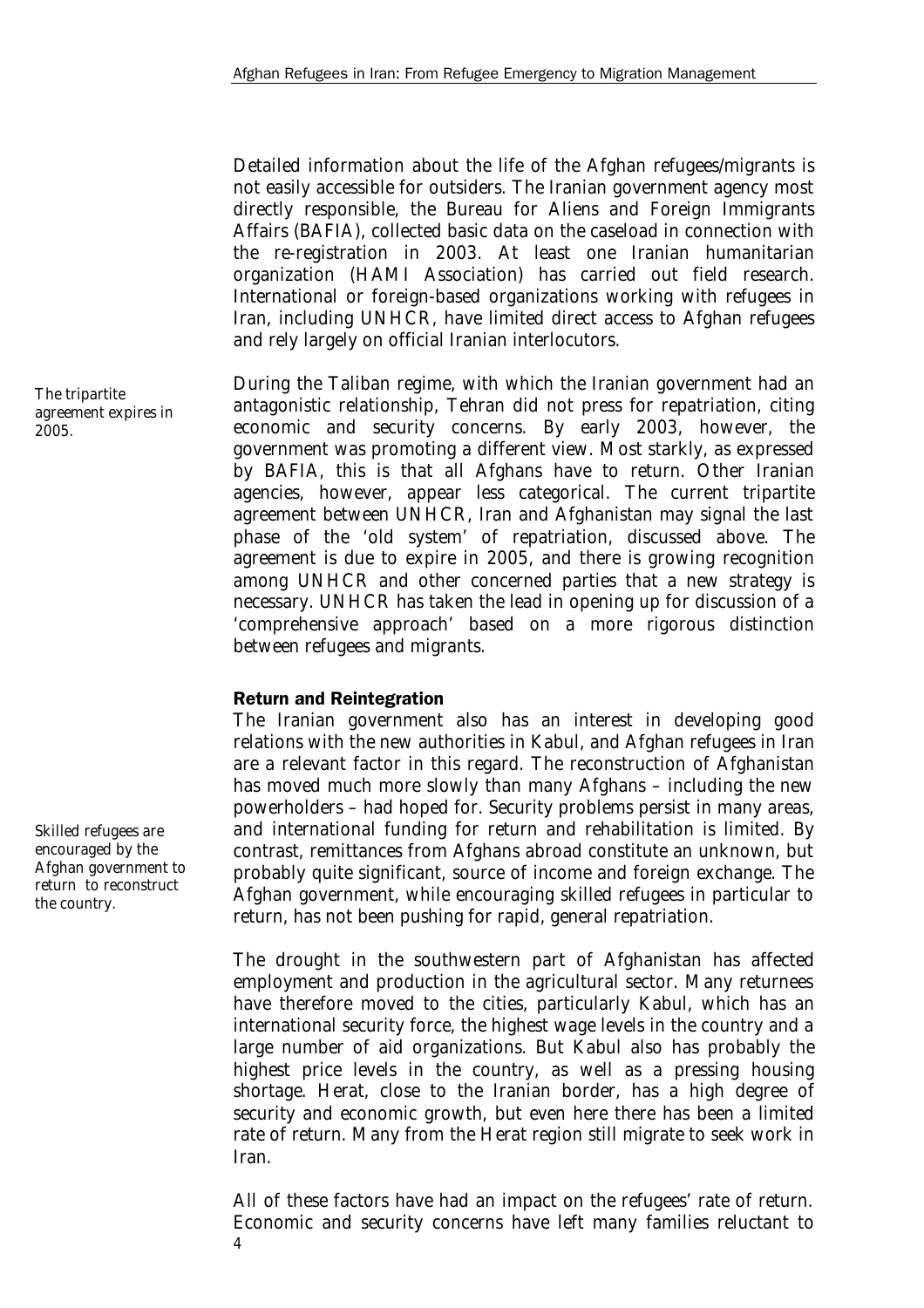return to Afghanistan. In addition, some families that stayed in Afghanistan have established a security net by sending out one family member to work in Iran, and numerous families are completely dependent on remittances from family members working in the neighbouring countries. Attempts to return the remaining Afghans currently in Iran without establishing alternative venues for legal labour migration will affect both family incomes and the national income as a whole. For the refugees among them, protection issues are paramount.

## **International and Refugee Law Perspectives**

From the perspective of refugee-receiving countries in the West, the maintenance of large Afghan refugee populations in the neighbouring states of Iran and Pakistan exemplifies the preferred solution: refugees should be offered protection and basic necessities as close as possible to their country of origin, with repatriation as the ultimate aim. This policy entails a very unequal distribution of the international refugee burden. It also limits the opportunities for refugees to seek protection and resettle elsewhere, which is at least an implied right under international refugee law. Protection is not always adequate in neighbouring countries, particularly in times of repatriation, when the line between voluntary and forced return is often blurred.

In this respect, it seems that UNHCR may be seen as sending contradictory signals by generally supporting (voluntary) return to Afghanistan from Iran and Pakistan under the respective tripartite agreements, while cautioning Western governments against returning Afghan refugees. Many of the Afghans who now move on from Iran and Pakistan to seek asylum in European countries evidently do so to escape being returned to Afghanistan. If the Norwegian caseload is indicative, most are single young men, and only a small fraction are not found to be refugees under the terms of the Refugee Convention (520 out of 2,525). Among the rest, about half were granted permit to stay on humanitarian grounds, while the other half were refused permit to stay, presumably because they fell into the category of more ordinary migrants.

# **From Refugee Emergency to Migration Management**

As a rule, refugee situations entail difficult political and moral decisions, because they involve conflicting rights and interests and the stakes can be very high – often matters of life and death. Nevertheless, over the years there has developed an increasing understanding of what constitute more or less imperfect solutions to difficult refugee situations. Two solutions are central to the transition from a refugee emergency to a broader migration management, and these are particularly relevant to the future of the Afghans in Iran:

• When migration and refugee movements coincide, screening is necessary in order to identify the two as separate categories.

The economic and security situations in Afghanistan are difficult.

The line between voluntary and forced return is blurred.

The stakes are high in refugee situations.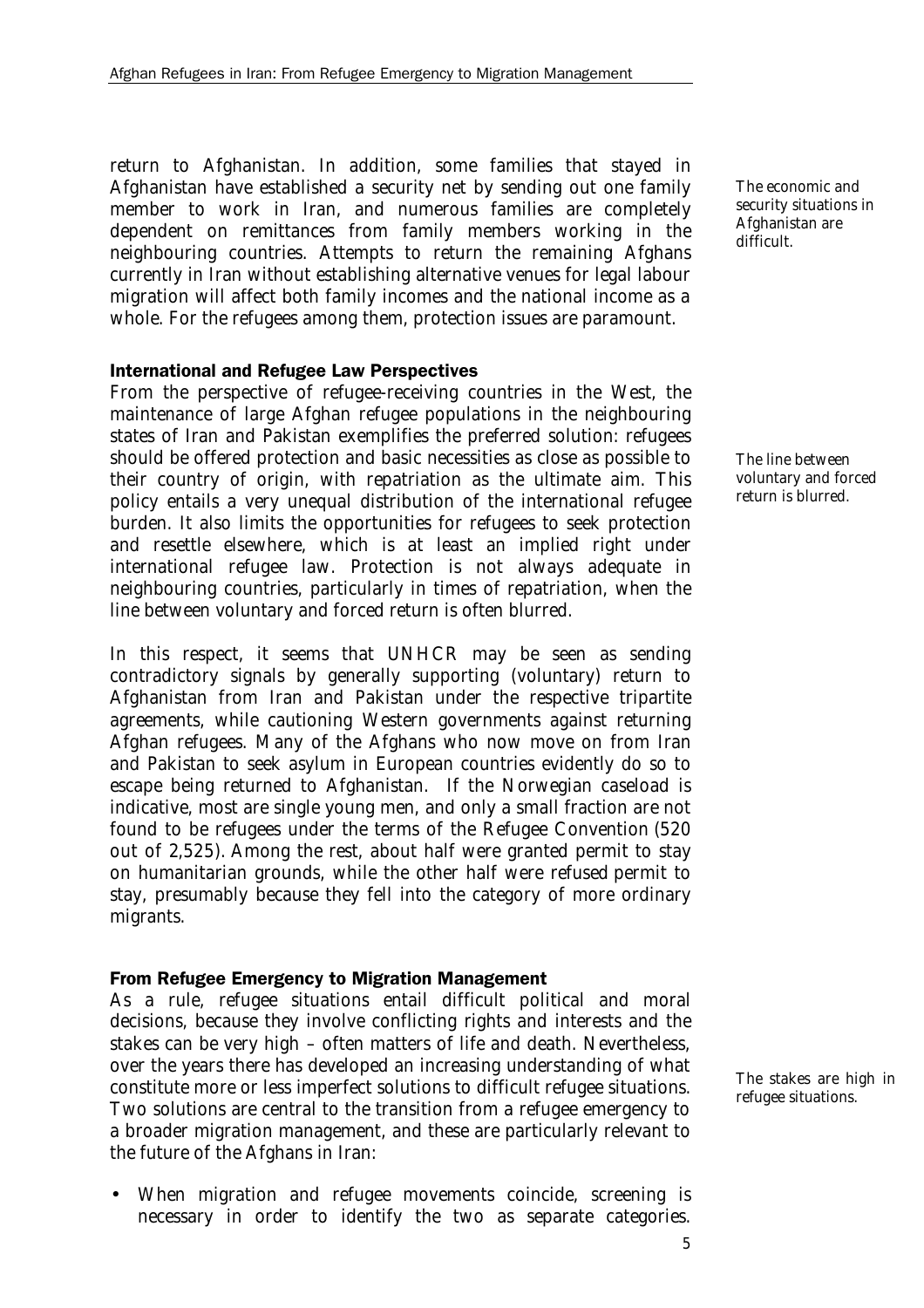Two solutions are central:

- screening

- reconstruction

Return must be gradual.

UNHCR: Future movements should be lodged within normalized regional and bilateral relations. Different solutions have to be devised for each group, which have particular needs and require different responses. In the past, it has been possible (usually after some time) to carry out such screening and to address the migration and the refugee flows separately. This type of approach also reduces the refugee population numerically. Screening of this kind was eventually made with respect to refugees from Eastern Europe and Vietnam.

• Sustained reconstruction is necessary for return in the case of longlasting wars in poor countries. Solutions in such situations typically require external assistance, a common regional approach and the early establishment of a framework for reconstruction and return. The classic case here is Central America.

There is some indication that these lessons are being absorbed. In Iran, the hardline argument is that all refugees need to return before discussions on opportunities for regularized labour migration can even start. Yet, there is some recognition that Afghanistan's absorption capacity is limited and return must therefore be gradual. There is also some awareness of the value of the Afghan labour force in some sectors of the Iranian economy, as well as a desire to develop good relations with Kabul. As a result, a more liberal visa policy was instituted in 2002, and regular flights have started between Tehran and Mashad and Kabul. These changes encourage trade and also permit some legal labour migration. The effect has been immediate in terms of a decline in the smuggling of persons across the border.

For Afghan refugees currently in Iran, the opening up of a legal route of migration may encourage repatriation insofar as they would then know that return to Iran may be possible – either for work or if the security situation in Afghanistan deteriorates. However, the reform of refugee status in 2002, which made permission to stay time-limited and dependent on renewals, introduced much uncertainty and anxiety about the future.

UNHCR, as noted, is moving towards a comprehensive migration management approach. The analysis of the agency is premised on the notion that future population movements between Afghanistan and Iran are increasingly migratory and economic in nature, and should primarily be lodged within normalized regional and bilateral relations. The refugee population will continue to require special attention, with renewed emphasis on repatriation and protection for those – presumed to be a smaller number – who cannot safely return home. If the agency invokes the cessation clause of the Refugee Convention (meaning there is no longer a reason to bestow refugee status), Iran would be entitled to return all refugees, whether they themselves wish to return or not. The agency further emphasizes the importance of regional cooperation and international support in effecting a transition in this direction.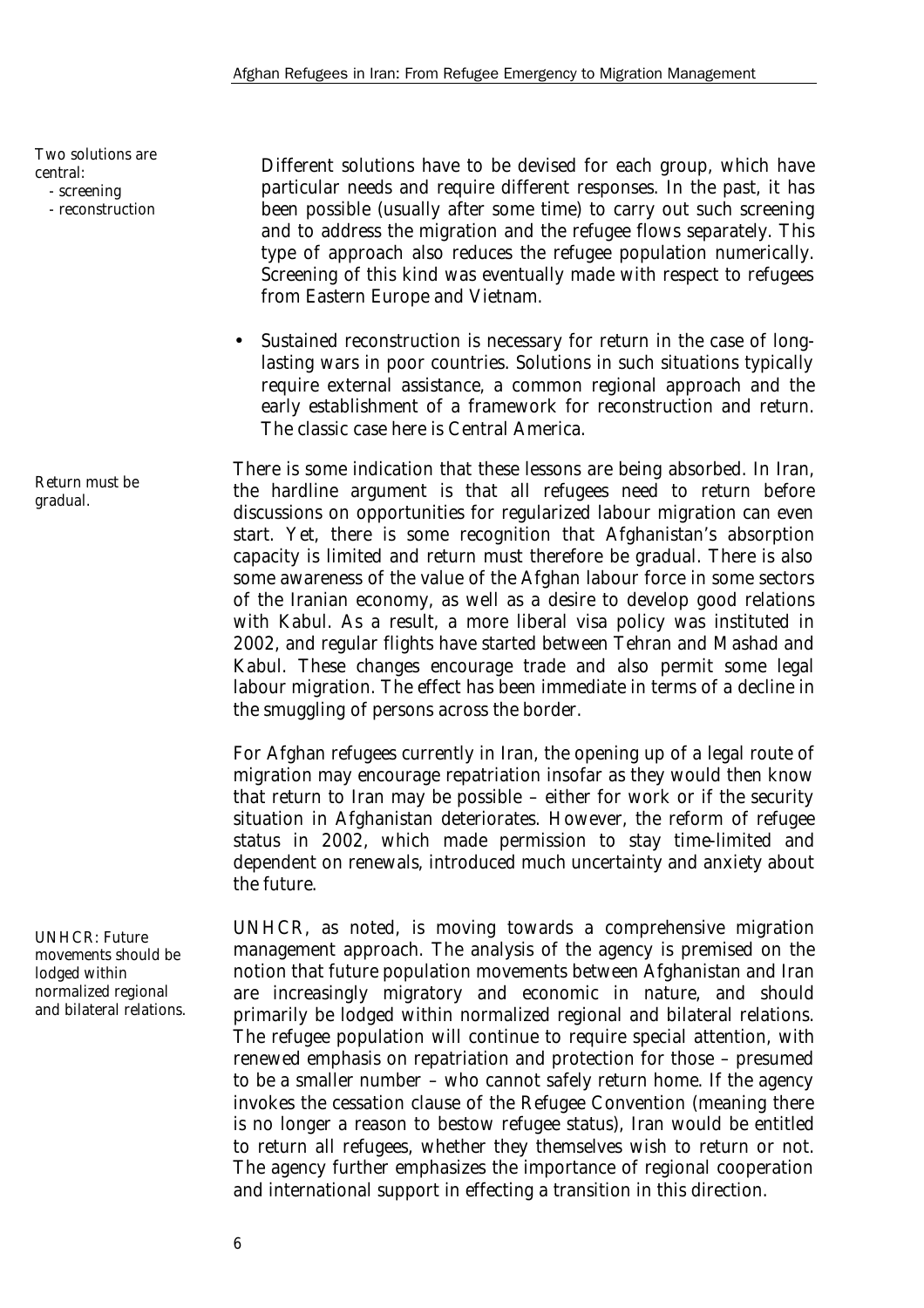# **Conclusion**

A starting point for better migration management is to acknowledge how little is known about the population in question – Afghans in Iran. This is true in relation to their socio-economic characteristics, the concerns of the host country and conditions in the country of origin. *More knowledge* in these areas will assist both official stakeholders and Afghans themselves to make informed choices. For the refugees, for example, more schemes to provide information about conditions at home may be useful (e.g. return visits or information exchanges). Iranian humanitarian organizations may be encouraged or assisted to undertake data-collection in the field.

In addition, UNHCR's recent proposals for adjustment reflect both realities on the ground and lessons incorporated from similar refugee movements. Consequently, the *agency's initiative to institute a comprehensive migration management initiative deserves broad support*. Support is also essential insofar as institutional, diplomatic and financial assistance from the donor community will be required to bring about the proposed transition. At the same time, Afghan refugees and their representatives should be fully involved in the transition in order to increase its effectiveness.

Finally, it is vital to recognize that *regional and international developments* will affect attempts to develop satisfactory responses to Afghan–Iranian population movements. Most immediately, progress on reconstruction and security in Afghanistan will facilitate return and a transition to the more managed migration regime that prevailed in earlier times. Dealing appropriately with the remaining refugees in Pakistan will be an important model. Recognition of Iran's contribution as a long-time and patient refugee host is important, as is progress among countries in the region in dealing with other common problems of concern.

# **References**

**Suhrke, Astri; Kristian Berg Harpviken & Arne Strand**, 2004. Conflictual Peacebuilding: Afghanistan Two Years after Bonn. Bergen: CMI/PRIO; available at http://www.cmi.no/publications/2004/rep/r2004-4.pdf

**Turton, David & Peter Marsden**, 2002. Taking Refugees for a Ride? The Politics of Refugee Return to Afghanistan. Kabul: Afghan Research and Evaluation Unit; available at http://www.areu.org.af/publications.html

**UNHCR**, 2003. 'Towards a Comprehensive Solution for Displacement from Afghanistan', discussion paper, Geneva, July 2003

Knowledge will contribute to informed choices.

UNHCR's initiative needs support.

It is vital to recognize that regional and international developments affect population movements.